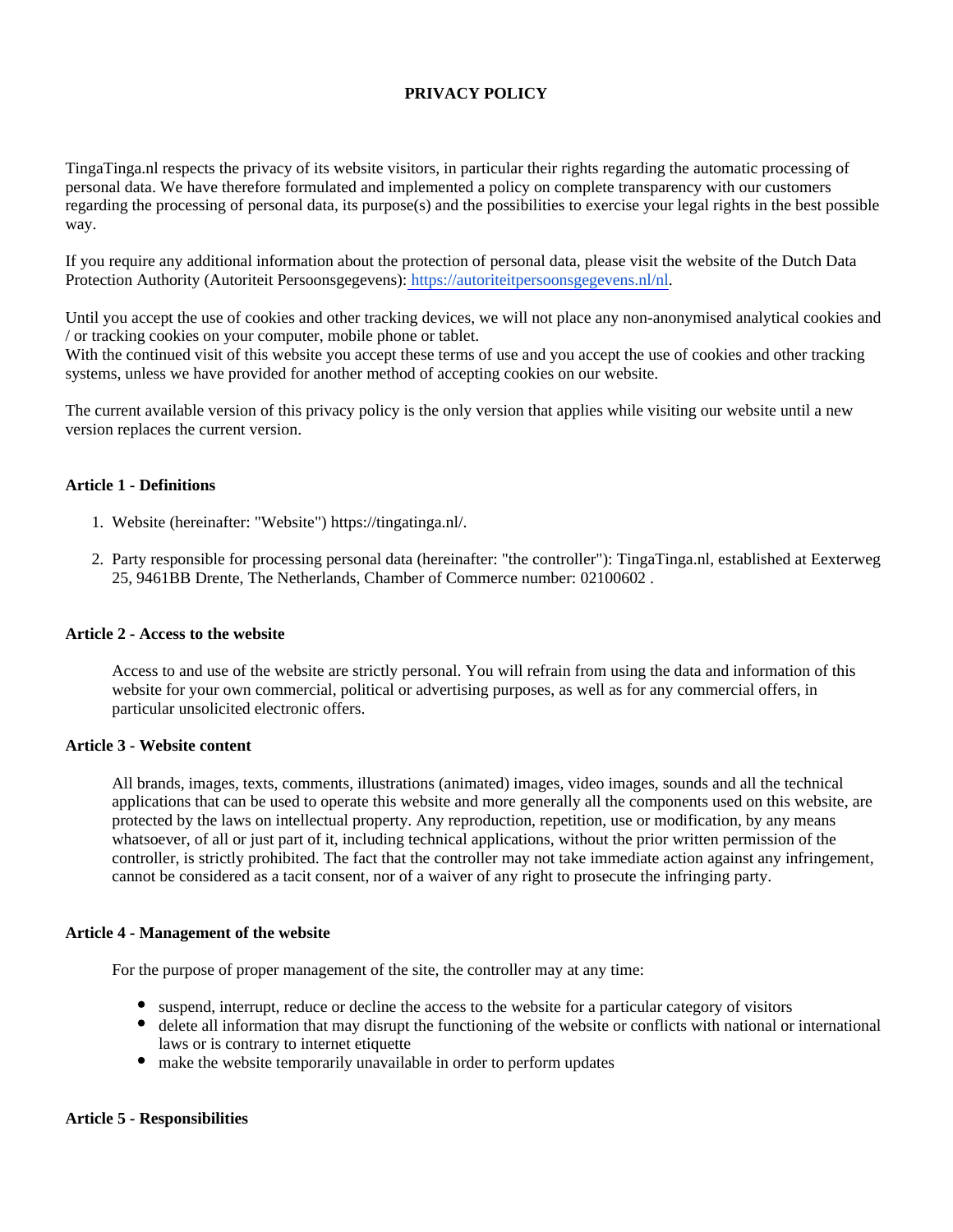- 1. The controller is not liable for any failure, disturbances, difficulties or interruptions in the functioning of the website, causing the (temporary) inaccessibility of the website or of any of its functionalities. You, yourself, are responsible for the way you seek connection to our website. You need to take all appropriate steps to protect your equipment and data against hazards such as virus attacks on the Internet. Furthermore, you are responsible for which websites you visit and what information you seek.
- 2. The controller is not liable for any legal proceedings taken against you:
	- because of the use of the website or services accessible via the Internet
	- $\bullet$  for violating the terms of this privacy policy
- 3. The controller is not liable for any damages that incur to you or third parties or your equipment, as a result of your connection to or use of the website and you will refrain from any subsequent (legal) action against the controller.
- 4. If the controller is involved in a dispute because of your (ab)use of this website, he is entitled to (re)claim all subsequent damages from you.

# **Article 6 - Collection of data**

- 1. Your personal data will be collected by TingaTinga.nl .
- 2. Personal data means any information relating to an identified or identifiable natural person ('data subject').
- 3. An identifiable natural person is one who can be identified, directly or indirectly, in particular by reference to an identifier such as a name, an identification number, location data, an online identifier or to one or more factors specific to the physical, physiological, genetic, mental, economic, cultural or social identity of that natural person.
- 4. The personal data that are collected on the website are used mainly by the collector in order to maintain a (commercial) relationship with you and if applicable in order to process your orders. They are recorded in an (electronic) register.

# **Article 7 - Your rights regarding information**

- 1. Pursuant to Article 13 paragraph 2 sub b GDPR each data subject has the right to information on and access to, and rectification, erasure and restriction of processing of his personal data, as well as the right to object to the processing and the right to data portability.
- 2. You can exercise these rights by contacting us at info@tingatinga.nl.
- 3. Each request must be accompanied by a copy of a valid ID, on which you put your signature and state the address where we can contact you.
- 4. Within one month of the submitted request, you will receive an answer from us.
- 5. Depending on the complexity and the number of the requests this period may be extended to two months.

### **Article 8 - Legal obligations**

- 1. In case of infringement of any law or regulation, of which a visitor is suspected and for which the authorities require the personal data collected by the collector, they will be provided to them after an explicit and reasoned request of those authorities, after which these personal data do not fall anymore under the protection of the provisions of this Privacy policy.
- 2. If any information is necessary in order to obtain access to certain features of the website, the controller will indicate the mandatory nature of this information when requesting these data.

## **Article 9 - Collected data and commercial offers**

- 1. You may receive commercial offers from the collector. If you do not wish to receive them (anymore), please send us an email to the following address: info@tingatinga.nl.
- 2. Your personal data will not be used by our partners for commercial purposes.
- 3. If you encounter any personal data from other data subjects while visiting our website, you are to refrain from collection, any unauthorized use or any other act that constitutes an infringement of the privacy of the data subject(s) in question. The collector is not responsible in these circumstances.